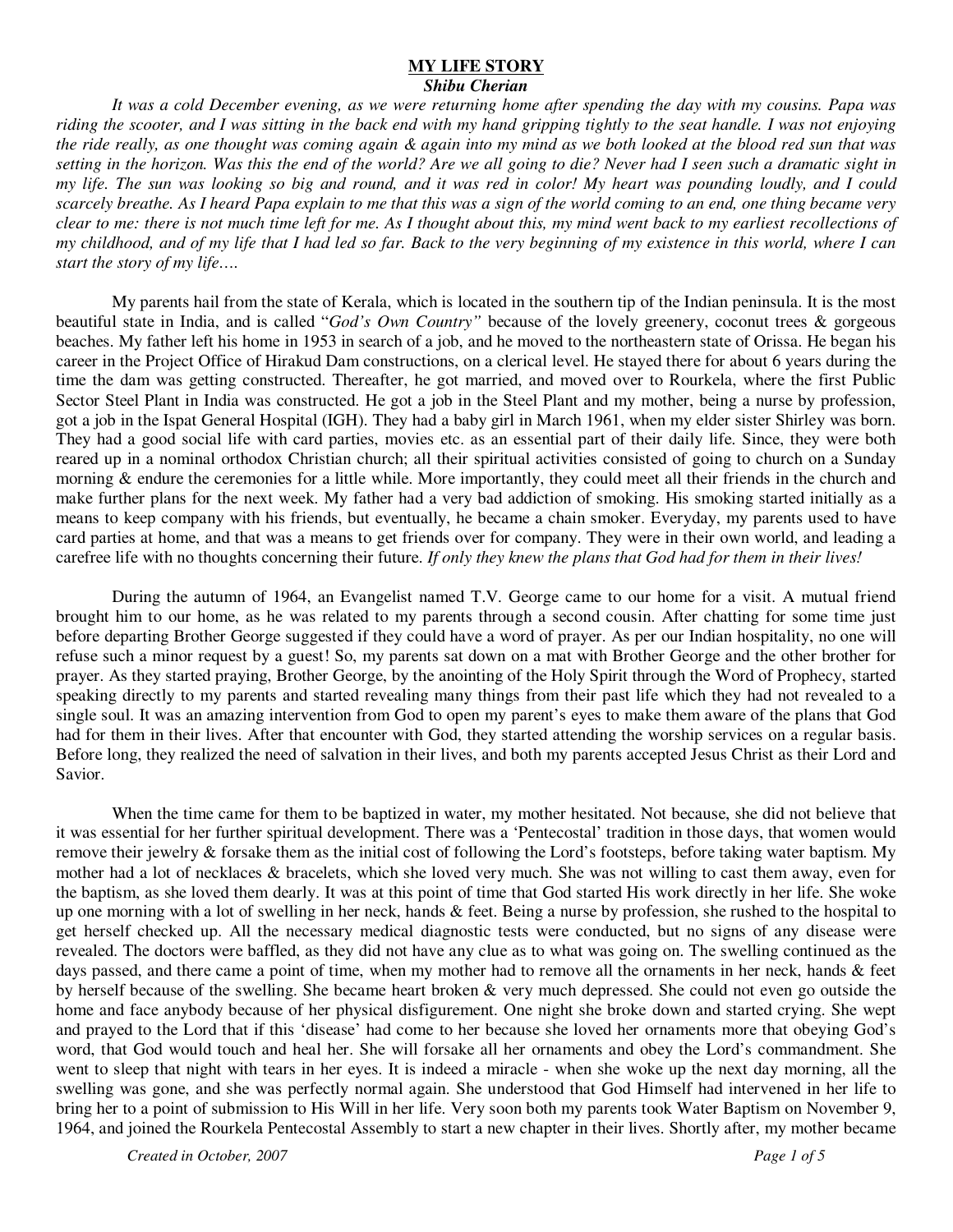pregnant and my parents in their new zeal and faith dedicated the baby for the Lord's ministry. As it is written in Jeremiah 1:5 "*Before I formed you in the womb I knew you; before you were born I sanctified you; I ordained you a prophet to the nations",* I was ordained by the Lord's ministry even before my birth. My parents had separated me for the work of God, and I was the instrument that God had chosen to take His message to this end generation.

 I was thus born into, and grew up in a Pentecostal environment. My earliest recollections concerning my early childhood was tagging along with my parents to attend church meetings and the beautiful songs sung in Malayalam language that I could still recollect? In 1969, our church officially became a part of the Church of God (Full Gospel) in India. It was 1972 that my younger sister Sheeba came into our family and our family became complete with my father, mother and my two sisters with myself sandwiched in between. My father was a strict disciplinarian, and mother was very tender hearted and protective. If I choose to describe them, my father will be more like Abraham, and my mother is more like Ruth in the Old Testament. My father gave a very high importance to 'keeping our word' and leading a 'debt-free' life. From the moment he got saved till today, he has not touched a cigarette even though he was a chain smoker before, which reflects on his strong-willed character. Both my parents nurtured strong Christian principles into my life.

 It is in such an environment that I grew up, but somehow I did not have any personal relationship with God. For me, all of this only meant going to church on a Sunday morning, and playing music for the church folks. On the outside, I looked pious and holy, but deep inside I knew it was all a farce. I did not experience any real joy or peace in my life, and I did not have any assurance that I will go to heaven after I die. My life evolved around going to movies and partying with my friends. I had a secret personal life that none of my folks knew, and that involved sins that I cannot reveal. Only God knew how sinful and a big hypocrite I was, and how I was leading a double life. I knew that this double life was doing me no good as I had started to hate myself. As I lay on my bed every night, I would be extremely afraid about what would happen if I die. Where will I go and spend my eternity? I had no answers, only a deep sense of unfulfillment within me. Also, there was a sense of guilt regarding all that I have been doing in breaking God's Commandments.

I have been hearing about Christ from my early childhood, but the realization that I have to give an account to God one day regarding the life I have led came, when I read a small comic strip entitled "THIS WAS YOUR LIFE". This revealed the life of a person, who though overly acting as a Christian and going to Church off and on really had other priorities set for his life. He dies one day and stands before the Judgment seat of God. There, in front of the whole universe, his entire life is shown as a movie screen. There is nothing hidden, and everything he did in secret is revealed openly to everyone, which causes him to cry out of shame and embarrassment. After that, the angel searches for his name in the "BOOK OF LIFE". As his name is not there, he is thrown into hell despite his tearful pleadings to be given another chance. God says that he was given sufficient and more chances to become a child of God, but he had wasted all his chances with lame excuses. There are no more chances after death.

I realized that this was exactly my story. I was acting as a Christian, but really I was a very sinful person. If I die, I will surely go to hell. All my secret sins will be revealed before everyone, and I will have to be so much embarrassed. This was on December 31st, 1977. 1 made a decision to myself that from this point forward, I will do what God wills in my life. I went in secret to my room and shut the door. There in silence, I wept and confessed each of the sins that I could remember, to God. I invited Jesus to come to my heart as my Lord and Savior, and made a solemn decision to henceforth lead a life totally pleasing God. It was just amazing and I cannot describe what happened after that in words. The moment I accepted Jesus Christ as my personal savior, suddenly I felt a big load being lifted off from me. I have been carrying this load of sin and guilt till that moment, but then God took away that load from me. I had a peace in my heart that I had not known before, and a joy erupted from within me. I jumped up and down, and went out of the room and told everyone that I have become a child of God. My whole purpose for living changed instantly, and I knew that God was my Heavenly Father who would take care of me till I die and thereafter for eternity. The next day i.e. January 1st, 1978, was coincidentally a Sunday. I stood up in the Church and testified that I had received Christ, and He had transformed everything within me. I started loving others and caring about the needs of others. In short, my life and purpose for living changed completely.

From the moment I received Christ as my personal savior, I became very sensitive to everything that was happening in and around me. I was no longer the same person as before. I had a real peace within my heart and I knew that everything was all right and God will take care of me. Also, I had a real joy within me, and I knew that Jesus was my Lord and Savior and He dwelled within me. I also realized that my name has been written in the "BOOK OF LIFE", and I do not have to fear about going to hell any more. Also, Jesus through His Blood that He shed for me at the Cross-of

*Created in October, 2007 Page 2 of 5*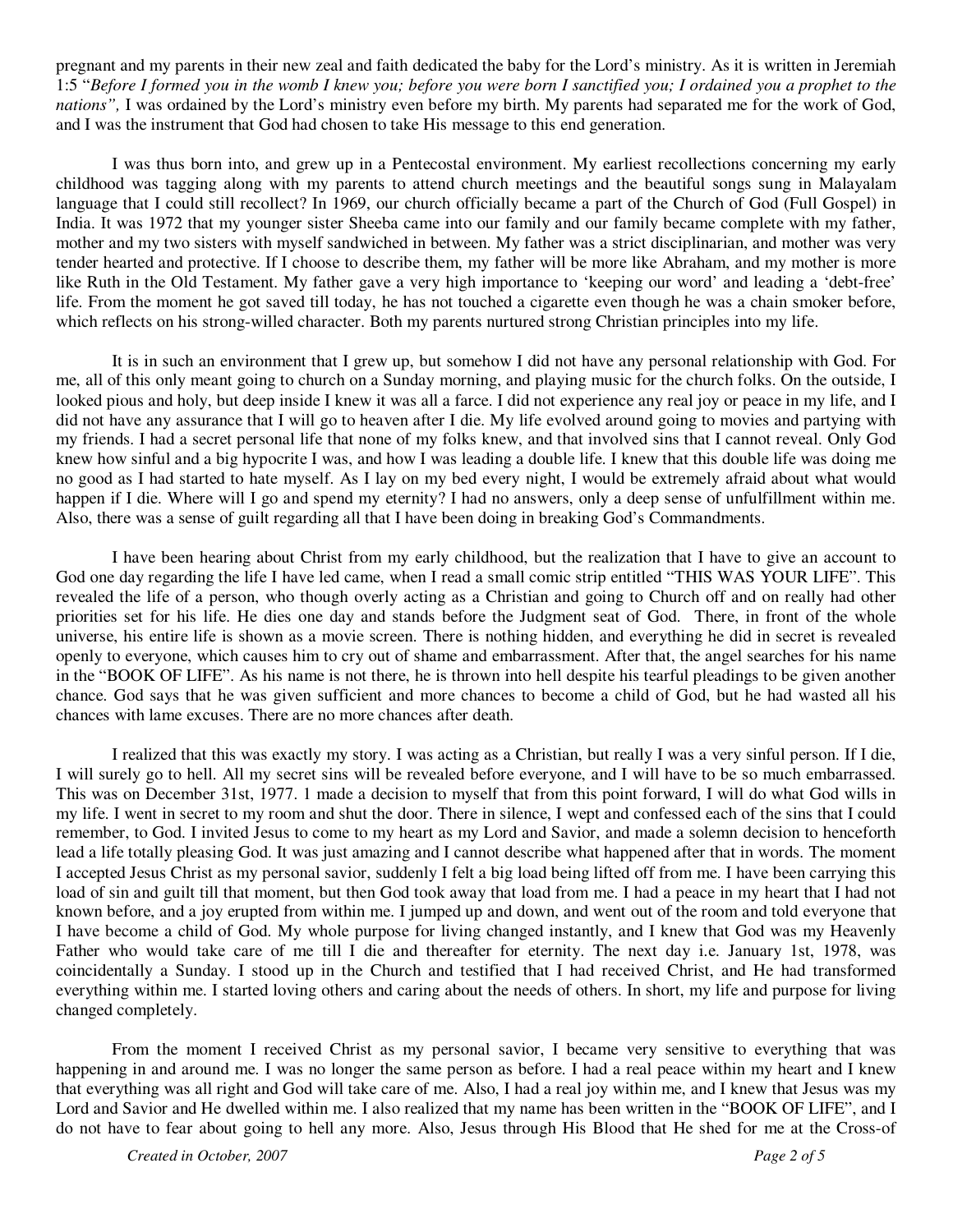Calvary has wiped away all my sins, which are forever "trashed" out. My life as a child of God became real to me. Never again did I desire to do the secret sins that I had committed before, as now I was a child of God. Everything I did was real and I was not acting as a hypocrite any longer. I had a genuine love for others now and my entire outlook changed. I realized that there are only two kinds of people in the world: those who are God's children and are going to heaven after they die, and those who are going after worldly pleasures and will go to hell after they die. I knew that I was enrolled in the first group. I started reading the Bible daily from that day onward, and wanted to know what God wanted to speak to me daily. I started spending time in prayer daily, as I needed to communicate with my Heavenly father and tell him everything that was happening in my life. I started going to church during the weekdays also, as I felt a real need to be in fellowship with my church family. I started "witnessing" to my friends regarding what had happened, and how God has changed everything in my life. I obeyed the Lord in Water Baptism on November 9, 1980, but I had to wait for two more years before I received the baptism of the Holy Spirit on December 24, 1982 at 10:30 AM in the morning.

Nothing changed my life as dramatically as the Holy Spirit baptism in my life. It was during those days that I read the books of Evangelist Oral Roberts from my father's personal book collection. One of the books that greatly touched me was Oral's autobiography entitled "MY STORY". I may have read that book at least five times, and have became fascinated by the way the Lord had used his life to bring His healing touch to his generation. I started reading the Bible, and meditating more & more. I 'felt' that I should 'go into the ministry' immediately, and made arrangements to enroll myself in the Church of God Bible Seminary that was newly established in Manila, Philippines. But, this was not according to God's plan for my life, and I continued to study further on. I graduated with top honors, with Chemistry as my main subject in 1986. Thereafter, I did my Masters in Biochemistry from Sambalpur University in Orissa, and I passed in first class. By this time, I realized that I should pursue a career dealing with human relations rather than pure Chemistry. I slowly realized that I was talented in Public Speaking and Communications, as I got a lot of prizes from Debate, Elocution, and extempore speaking competitions. On the spiritual side, I tested my skills in Churches mainly in Christian Youth Competitions. We had a good number of young people, and we engaged ourselves in going to the nearby villages for distributing Gospel tracts, as well as engaging ourselves in open air impromptu singing and preaching in street corners all over the town.

During the time I was pursuing the MS (Biochemistry) course, two incidents happened in my life that shook me up real good. I was staying in the hostel in Sambalpur during this time, and I had a friend called Shantanu Panigrahi, who was a local Brahmin Hindu, doing his Masters in English literature. He was staying in the hostel room opposite of mine. On Sunday evening in June 1987, at about 9:45 PM, he came to my room and sat down. I was very busy doing my home assignments & preparing for my exams that were starting the next week. Due to my preoccupation with the task at hand, I did not notice that he bore a very grim expression. Only when he suddenly asked me the question, "Shibu, tell me what is the meaning of life?" did I realize that something was wrong. Still, I was not sensitive enough to realize what was really going on. I answered in a vague manner telling him that life is something that we experience in our day-to-day living. He corrected me telling that we live because we have a hope for the future. What does a person do who does not have any hope? At this point, I tried to introduce the Gospel to him but he did not want to listen. I tried to talk philosophically, but he did not seem convinced by anything that I had to say. We talked for about 25 minutes, and he left quoting a poem that he had made himself, which described him entrapped between four walls, and his only means of escape was through the ceiling. At no time did he tell me that the girl he loved was married off to another person & he was in a suicidal mental agony. It was only the next day morning that I realized that he committed suicide by hanging from a nylon rope from the ceiling fan in his room. He had planned this suicide from days, and had posted letters to his entire family & friends telling them that he will be gone when they get the letter. I was stricken with deep remorse with the fact that I had failed to reach him with the hope through Jesus Christ, when he had been with me just two hours before his suicide at 12:30 AM in the morning. It took more than a week for me to get over this incident.

The other incident was when I was almost about to fall down under the rails of a speeding train that was traveling at a speed of more than 100 miles per hour. I had griped the door rail of a compartment, and my feet were dangling between the train and the railway station. I came face to face with death & realized the Lord had protected me to accomplish a great ministry that was ahead of me. These were all different lessons that the Lord taught me, esp. the importance of being a witness to our family & friends, which is our Jerusalem, in obedience to the Great Commission.

At each stage of my life, the Lord helped me to have a spiritual ministry alongside my secular studies. In Sambalpur, I was totally involved with the local chapter of the Evangelical Students Union of India (EU). After I left Sambalpur, I went to New Delhi, where I did a job stunt for six months just to support myself when I was preparing for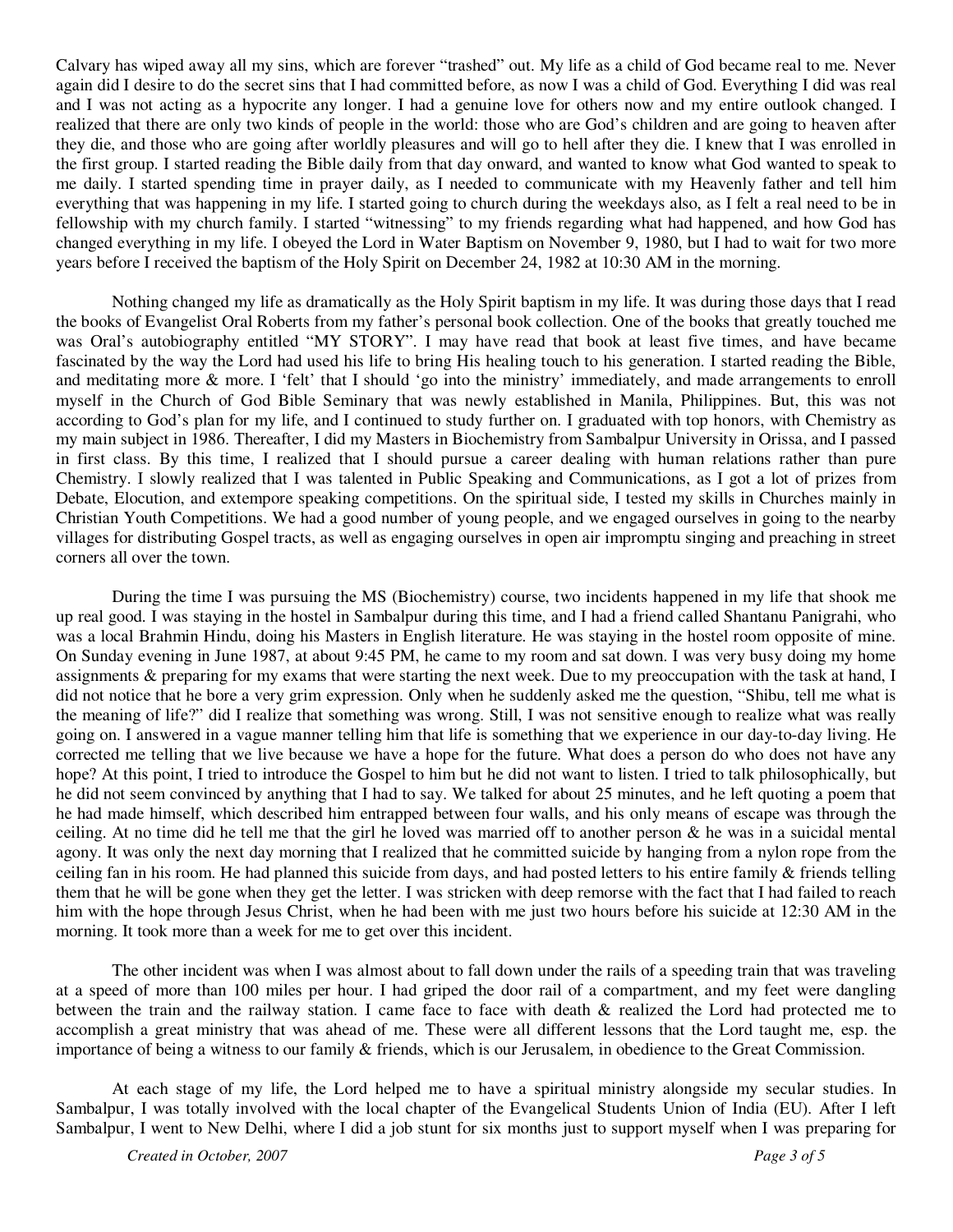the All India Entrance Examinations for MBA course. The Lord enabled me to get a selection in the two-year full time MBA course in the University of Lucknow, and I got involved with the Assemblies of God Church in Lucknow. The Lord opened a door of ministry for me & I could serve the church as a Youth Pastor till the time that I completed my MBA program. Thereafter, I started work in New Delhi, during which time I was actively involved in the Youth ministry & as a Sunday school teacher. It was during this time that I got married, and Nissy came into my life. From the first time that I met her, I could sense her love for the Lord and her desire to serve Him all her life. Our marriage was on June 9, 1991 in Bombay, which was a miracle in itself, as it took place in the midst of heavy rains & huge floods (incidentally, the heaviest rains in 60 years!), which we believed were 'showers of blessings' in our marriage. I might be one of the very few bridegrooms who swam to his wedding dressed fully. Fortunately, I did not catch any fish swimming under me, but only my beloved who has been the joy of my life until now and my best catch till date!

It was during our stay in New Delhi, that Nissy got selected in an overseas recruitment to go to the State of Qatar in the Arabian Gulf. She left during March 1992, and I was left alone in New Delhi, waiting to join her as soon as I could get a visa. During one Sunday in June 1992, I got the privilege to preach in our church on Sunday morning. The message was very effective, and a lot of the church members told me that they were touched through the preaching. But during that week, I had a terrible road accident, and I fell from the motorbike that I was traveling, and fractured my  $7<sup>th</sup>$  vertebra of my neck. Yet, another message from my Lord, that He was in control over my life. The doctor told me that if my fracture had gone just a fraction deeper, it would have affected my spinal cord and I would have been an invalid vegetable, paralyzed from my neck downwards for the rest of my life. How amazing was His grace and protection in my life!

After being on traction for more than 3 months, I recovered fully & traveled to Qatar on October 31, 1992. I got a job in the Coca-Cola Company as a Sales Supervisor on December 5, 1992, and thereby got a Job Visa from the Company. During each of my steps, I can see the hand of the Lord working for me. We joined the Assemblies of God Church in Doha, and during that period, the Lord put a burden in my heart to start a Worship meeting for the young people. I realized that the youngsters were not participating in the worship service in our native language of Malayalam. With the permission of the Church Board, I could start a dedicated Youth Worship service in March 1995, which was conducted in English language every Friday evening from 5 to 6:30 PM. The Lord blessed these meetings, and young people from other churches also started attending till we had an attendance of about 35 kids. Many kids accepted the Lord through this ministry, where I could share & teach the Word on a regular basis. It was during our sojourn in Qatar that the Lord granted us two beautiful girls: Priscila Ann born on October 23, 1993 & Pheba Angel born on January 9, 1996.

During June 1998, we decided to visit the United States during our summer vacation, and we landed in New York on July 2, 1998. Our intention was to visit all our relatives, esp. our cousins all over the US, and return back to the Gulf by the end of August'99. But, God had other plans for us. On July 15, I just looked into the Internet, and applied for some vacancies that I found suitable to my qualifications & experience. Of all the positions that I applied, I got only one response, which was from a non-profit non-governmental company based in Washington, DC called American Immigration Agency. After a month of recruitment process, I was finally selected for the post of an Immigration Consultant. I was asked to begin my training right away, and the company would file for my Job Visa. Accordingly, I took the kids to stay with my younger sister Sheeba in Georgetown, SC, while my wife Nissy went back to Qatar to settle everything there, and give her resignation from her work.

While in Georgetown, SC, I had the privilege of attending the First Assembly of God Church, and getting to meet some very dear children of God, esp. Reverend Clifford Coursey, who I consider, is a true man of God. I see in him all the attributes of being an ideal minister, as he is able to communicate very well with one  $\&$  all, and everyone just adores him because of his selflessness. I wish that I could grow & mature to be a blessing to others like him.

Nissy joined me back on January 19, 1999, and two months later, my company asked me to take charge of their newly opened branch office in Atlanta, GA. During the beginning part of 1999, we got in touch with Rev. Sibi Kuruvilla, who invited us to attend their fellowship in Mt. Zion Church of God. I was requested to take charge of the Youth & Sunday school services also. It was while in Atlanta, during the months of April & May 1999, that I got to know of the MAP program that was taking place. As I prayed & waited on the Lord many days, I really felt a guidance to apply for the Church of God Exhorter's License and enroll myself in the MAP program. After completing the MAP program, I received the "Exhorter" credentials with the Church of God on April 22, 2000. During this time, I became a full-time Youth Pastor of Atlanta Church of God & Rev. C.V. Andrews became the Senior Pastor as he relocated from Lakeland, FL.